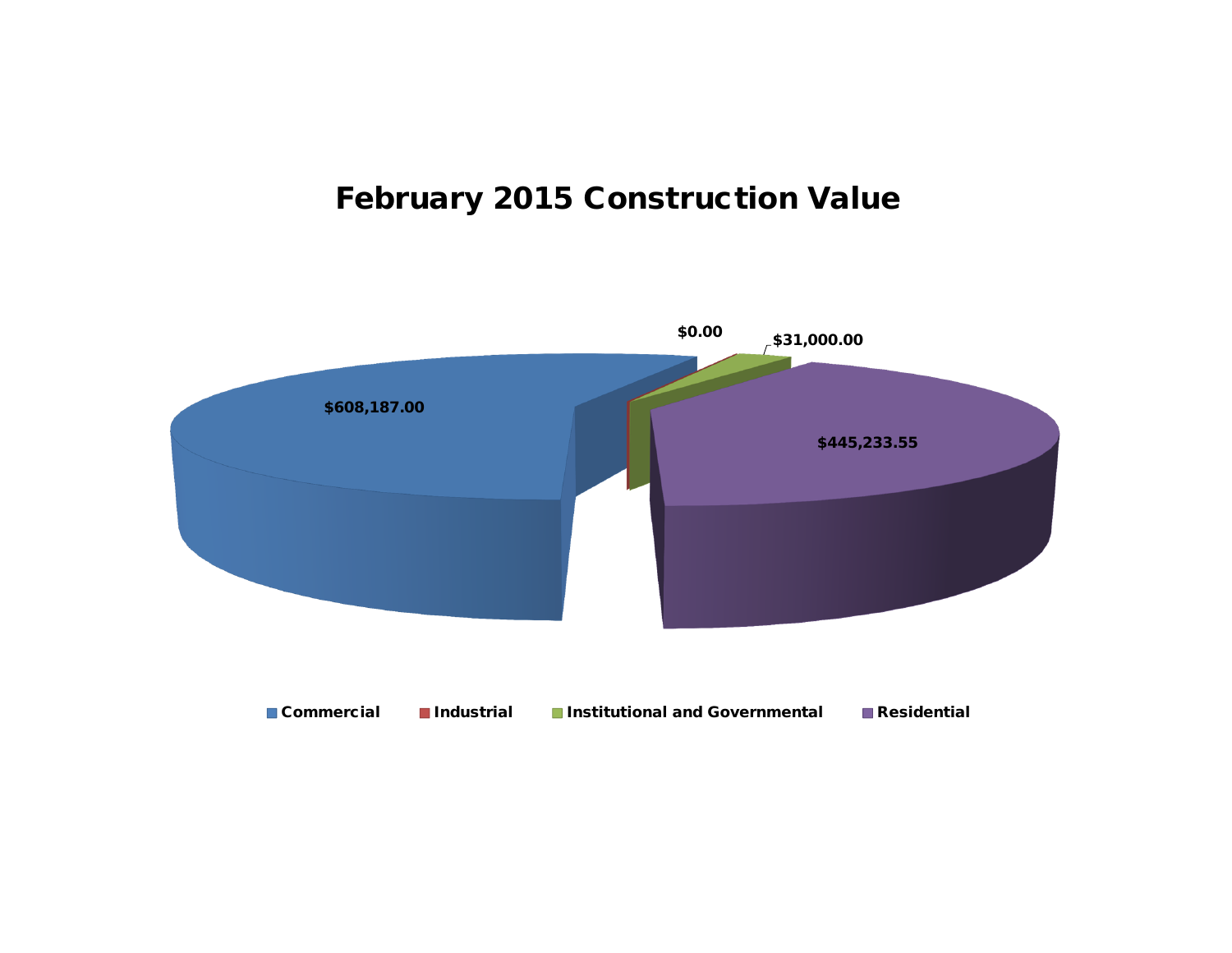**Jerry D. Dolcetti, RPPCommissioner**

**F. P. PozzebonChief Building Official**



**ENGINEERING & PLANNING DEPARTMENT**

**Building Division**

**Tel: (705) 759-5410Fax: (705) 541-7165**

## **BUILDING PERMITS SUMMARY 2015/02/01 to 2015/02/28**

| <b>Building Type</b>                         |                        | <b>New Construction</b>  |                      |                        | <b>Alterations and Additions</b> |                      | <b>Total</b>           |                          |                      |
|----------------------------------------------|------------------------|--------------------------|----------------------|------------------------|----------------------------------|----------------------|------------------------|--------------------------|----------------------|
|                                              | Num of<br><b>Units</b> | Num of<br><b>Permits</b> | <b>Value of Work</b> | Num of<br><b>Units</b> | Num of<br><b>Permits</b>         | <b>Value of Work</b> | Num of<br><b>Units</b> | Num of<br><b>Permits</b> | <b>Value of Work</b> |
| Commercial                                   |                        |                          |                      |                        |                                  |                      |                        |                          |                      |
| Motor vehicle show<br>room (new and<br>used) | 0                      |                          | \$273,000.00         | 0                      | $\mathbf 0$                      | \$0.00               | 0                      |                          | \$273,000.00         |
| Office building                              | 0                      | $\pmb{0}$                | \$0.00               | $\pmb{0}$              | 3                                | \$225,987.00         | $\pmb{0}$              | 3                        | \$225,987.00         |
| Outdoor<br>recreational<br>building          | 0                      | $\mathbf 0$              | \$0.00               | 0                      | 1                                | \$15,000.00          | 0                      |                          | \$15,000.00          |
| Retail and<br>wholesale outlets              | 0                      | $\mathbf 0$              | \$0.00               | 0                      | 4                                | \$44,000.00          | $\mathbf 0$            | 4                        | \$44,000.00          |
| Retail complex                               | 0                      | 0                        | \$0.00               | 0                      | $\overline{2}$                   | \$50,200.00          | 0                      | $\overline{2}$           | \$50,200.00          |
| Total:                                       | $\mathbf 0$            | 1                        | \$273,000.00         | 0                      | 10                               | \$335,187.00         | $\bf{0}$               | 11                       | \$608,187.00         |
| <b>Institutional and Governmental</b>        |                        |                          |                      |                        |                                  |                      |                        |                          |                      |
| Religious building                           | 0                      | $\mathbf 0$              | \$0.00               | $\mathbf 0$            | 1                                | \$31,000.00          | $\mathbf 0$            |                          | \$31,000.00          |
| Total:                                       | $\mathbf 0$            | 0                        | \$0.00               | 0                      | 1                                | \$31,000.00          | 0                      |                          | \$31,000.00          |
| <b>Residential</b>                           |                        |                          |                      |                        |                                  |                      |                        |                          |                      |
| Apartment                                    | 0                      | $\mathbf 0$              | \$0.00               | 0                      | 3                                | \$11,000.00          | $\mathbf 0$            | 3                        | \$11,000.00          |
| Single House                                 | 0                      | 0                        | \$0.00               | 0                      | 23                               | \$434,233.55         | 0                      | 23                       | \$434,233.55         |
| Total:                                       | 0                      | 0                        | \$0.00               | 0                      | 26                               | \$445,233.55         | 0                      | 26                       | \$445,233.55         |
| <b>Grand Total:</b>                          | 0                      | 1                        | \$273,000.00         | $\boldsymbol{0}$       | 37                               | \$811,420.55         | $\boldsymbol{0}$       | 38                       | \$1,084,420.55       |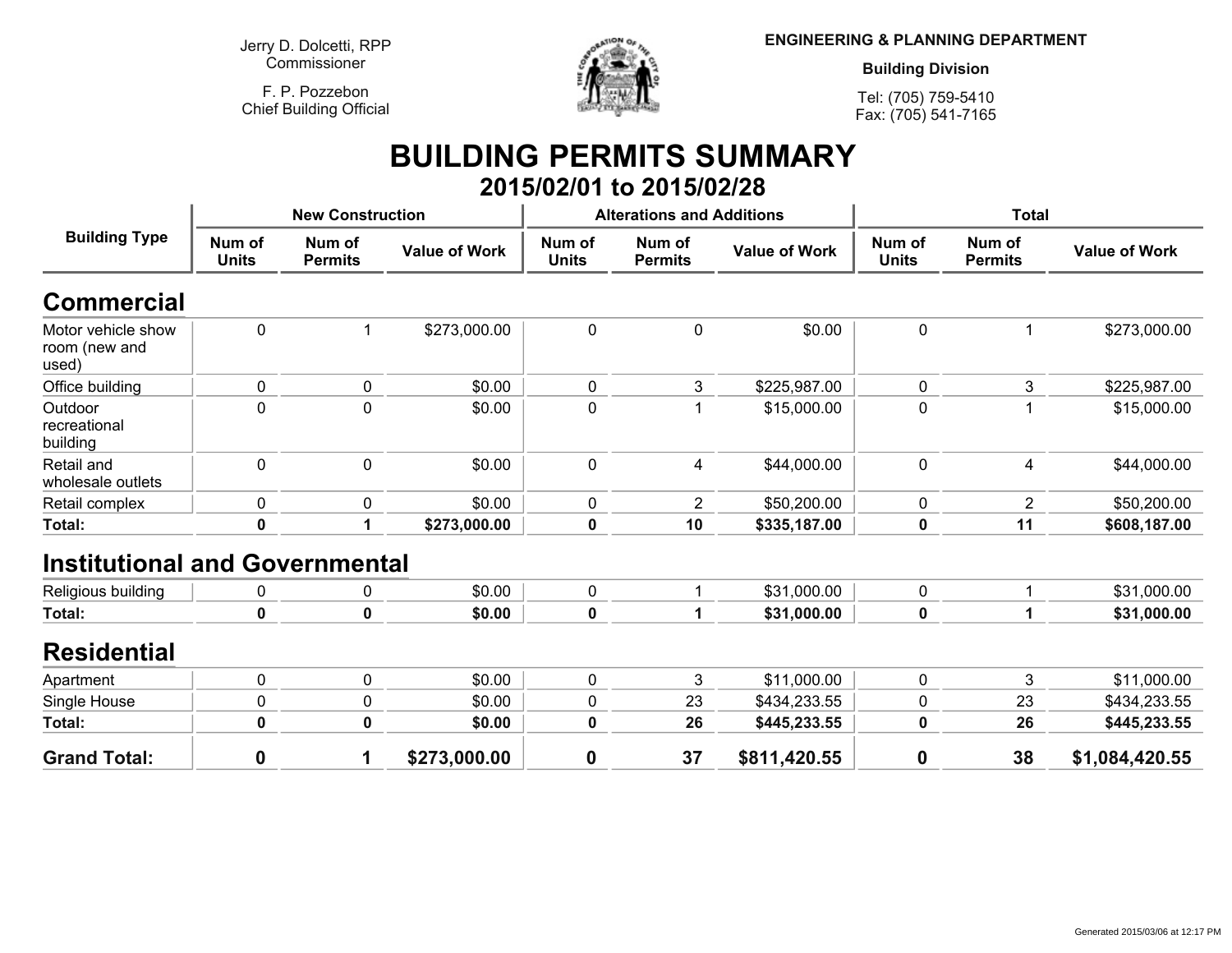**Jerry D. Dolcetti, RPPCommissioner**

**F. P. PozzebonChief Building Official**



**ENGINEERING & PLANNING DEPARTMENT**

**Building Division**

**Tel: (705) 759-5410Fax: (705) 541-7165**

## **DEMOLITION PERMITS SUMMARY 2015/02/01 to 2015/02/28**

**No Demolition permits found from 2015/02/01 to 2015/02/28.**